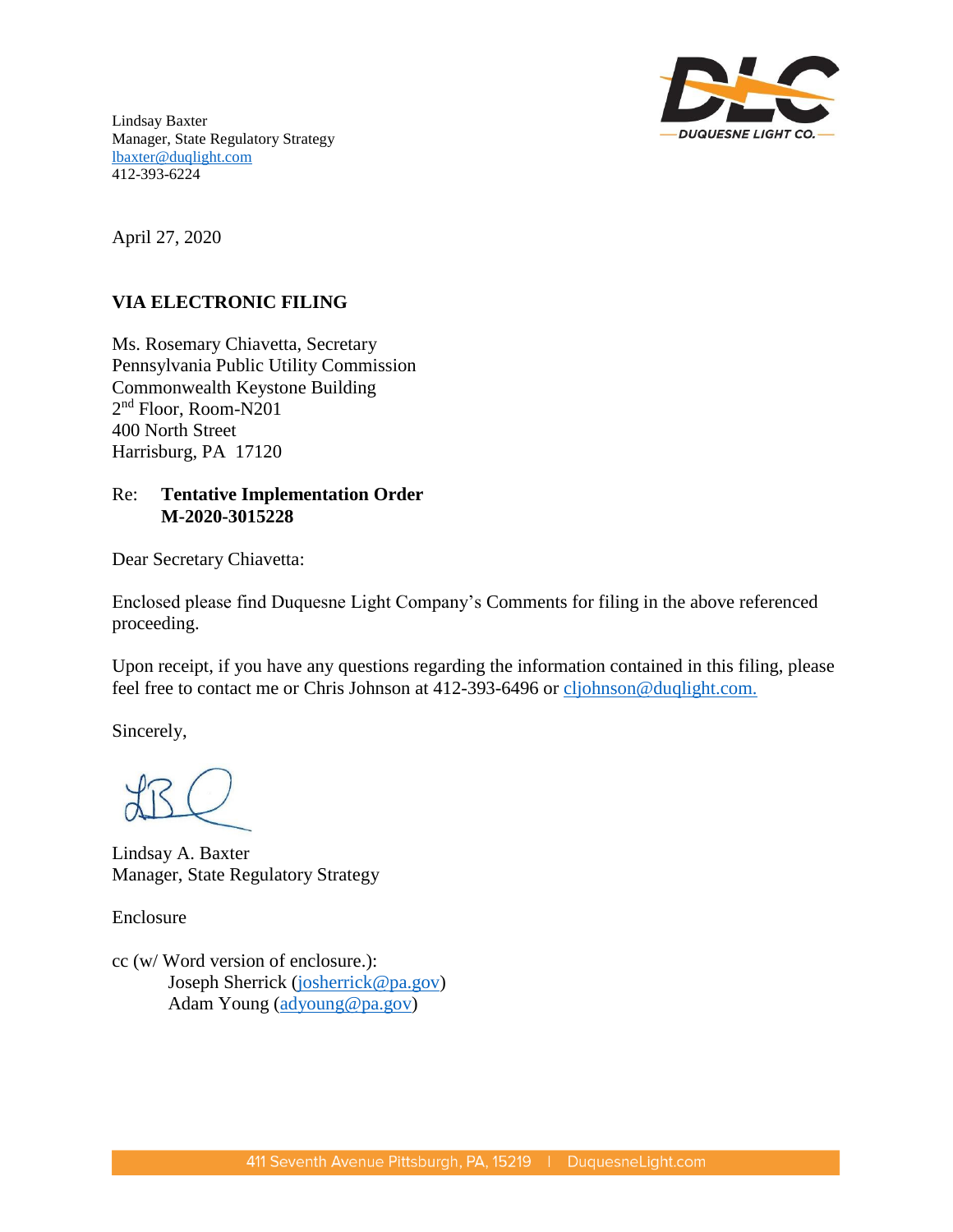## **BEFORE THE PENNSYLVANIA PUBLIC UTILITY COMMISSION**

Energy Efficiency and Conservation Program : M-2020-3015228

# **COMMENTS OF DUQUESNE LIGHT COMPANY**

**\_\_\_\_\_\_\_\_\_\_\_\_\_\_\_\_\_\_\_\_\_\_\_\_\_\_\_\_\_\_\_\_\_\_\_\_\_\_\_\_\_\_\_\_\_\_\_\_\_\_\_\_\_\_\_\_\_\_\_\_\_\_\_\_\_\_\_\_\_\_\_\_\_\_\_\_\_\_** 

**\_\_\_\_\_\_\_\_\_\_\_\_\_\_\_\_\_\_\_\_\_\_\_\_\_\_\_\_\_\_\_\_\_\_\_\_\_\_\_\_\_\_\_\_\_\_\_\_\_\_\_\_\_\_\_\_\_\_\_\_\_\_\_\_\_\_\_\_\_\_\_\_\_\_\_\_\_\_** 

# **I. INTRODUCTION**

On March 12, 2020, the Pennsylvania Public Utility Commission ("Commission" or "PUC") issued a *Tentative Implementation Order* seeking comment and reply comments on a proposed Phase IV of Act 129. In the *Tentative Implementation Order*, the Commission provided for comments to be filed thirty (30) days after publication in the *Pennsylvania Bulletin* with reply comments to be filed forty-five (45) days from the date of publication. The *Tentative Implementation Order* was published March 28, 2020, 50 Pa.B. 1819. Pursuant to the published schedule, Duquesne Light Company ("Duquesne Light" or "Company") hereby submits these comments for consideration.

## **II. BACKGROUND**

Act 129 of 2008, signed into law October 15, 2008, directs the Commission to establish and implement an energy efficiency and conservation ("EE&C") program. Under this law, electric distribution companies ("EDCs") serving at least 100,000 customers must create and enact a plan to reduce energy demand and consumption. Phase III of this program is currently underway and will conclude on May 31, 2021.

In advance of Phase IV of this program, the Commission has updated the *Technical Reference Manual<sup>1</sup>* and the *Total Resource Cost Test.<sup>2</sup>* The *Pennsylvania Act 129 Phase IV* 

<sup>&</sup>lt;sup>1</sup> 2021 TRM Update Final Order, entered August 8, 2019. Docket No. M-2019-3006867.

<sup>2</sup> *2021 Total Resource Cost (TRC) Test Final Order*, entered December 19, 2019. Docket No. M-2019-3006868.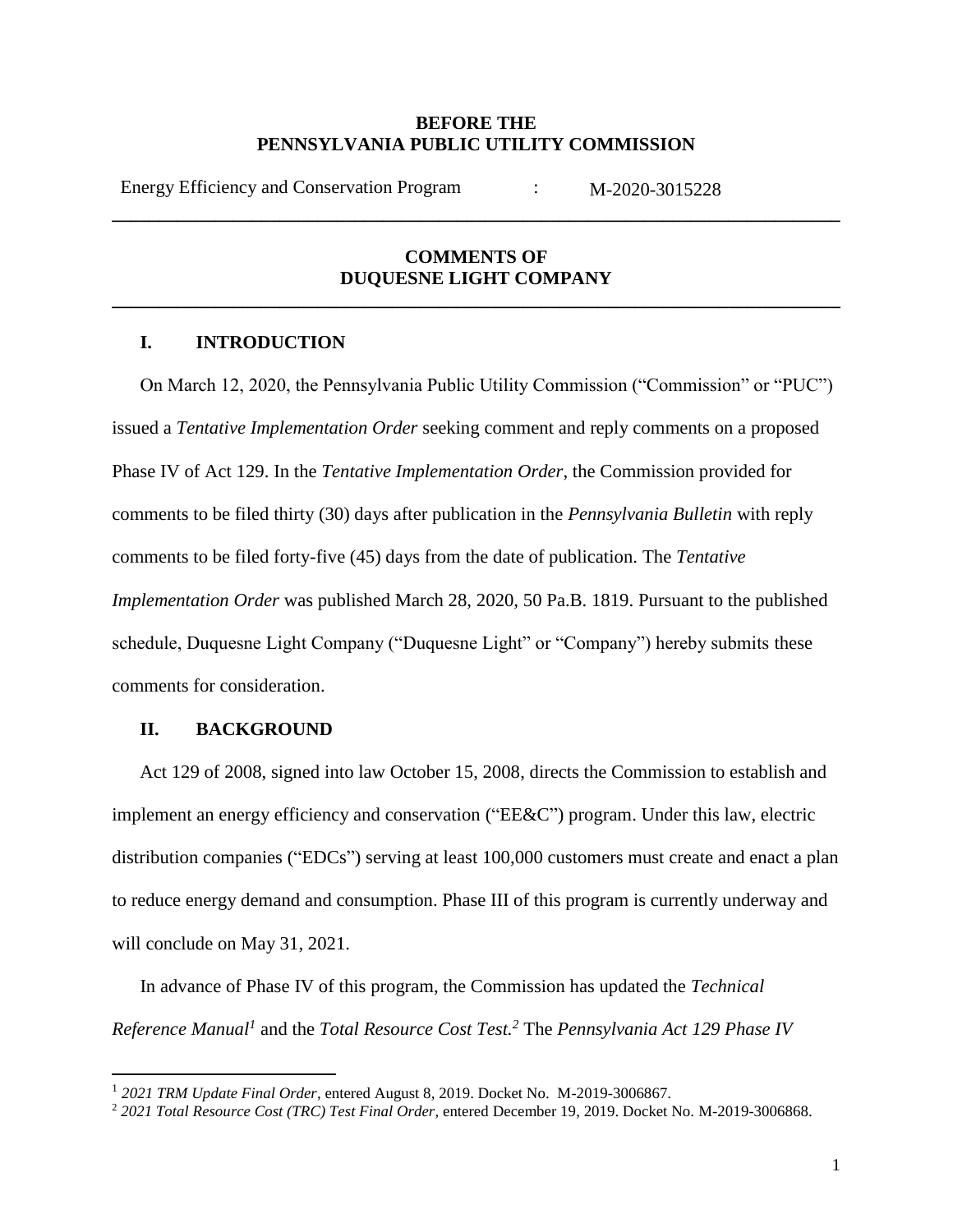*Energy Efficiency and Peak Demand Reduction Market Potential Study* and *Pennsylvania Act 129 Phase IV Demand Response Potential Study* were both released to the public March 2, 2020.<sup>3</sup> The Commission then issued a *Tentative Implementation Order* on March 12, 2020 seeking comments and reply comments on a proposed Phase IV of Act 129.

Duquesne Light<sup>4</sup> is a public utility as the term is defined under Section 102 of the Public Utility Code, 66 Pa.C.S. § 102, and is certificated by the Commission to provide electric distribution service in portions of Allegheny County and Beaver County in Pennsylvania. The Company implements an EE&C program in compliance with 66 Pa. C.S. § 2806.1.

#### **III. COMMENTS**

Duquesne Light is passionate about helping its customers achieve energy efficiency savings. The Company's energy efficiency programs are a powerful tool towards meeting the state's and region's environmental goals through reduced energy usage and adoption of clean energy technologies, while helping customers to save money. These benefits are further amplified when applied to low-income populations. Energy efficiency is a meaningful step towards reducing energy burden and increasing self-sufficiency for low-income customers.

With this support for energy efficiency and conservation, Duquesne Light wishes to express its concern with four proposals of the *Phase IV Tentative Implementation Order*: 1) the lowincome carve-out target and associated budget; 2) the restrictions on carryover of savings from Phase III to Phase IV; 3) the peak demand reduction target; and 4) the requirement that a portion of demand reduction be bid into the PJM capacity market. The Company believes addressing these issues will allow for a more effective program that focuses resources on the areas of

 $\overline{a}$ 

<sup>3</sup> February 14, 2020 Secretarial letter, Docket No. M-2019-3006866.

<sup>4</sup> Duquesne Light is a member of the Energy Association of Pennsylvania (EAP), which is also submitting comments at this docket. In addition to the positions stated herein, Duquesne Light generally supports the positions articulated in EAP's comments to the extent they are consistent with the comments submitted by the Company.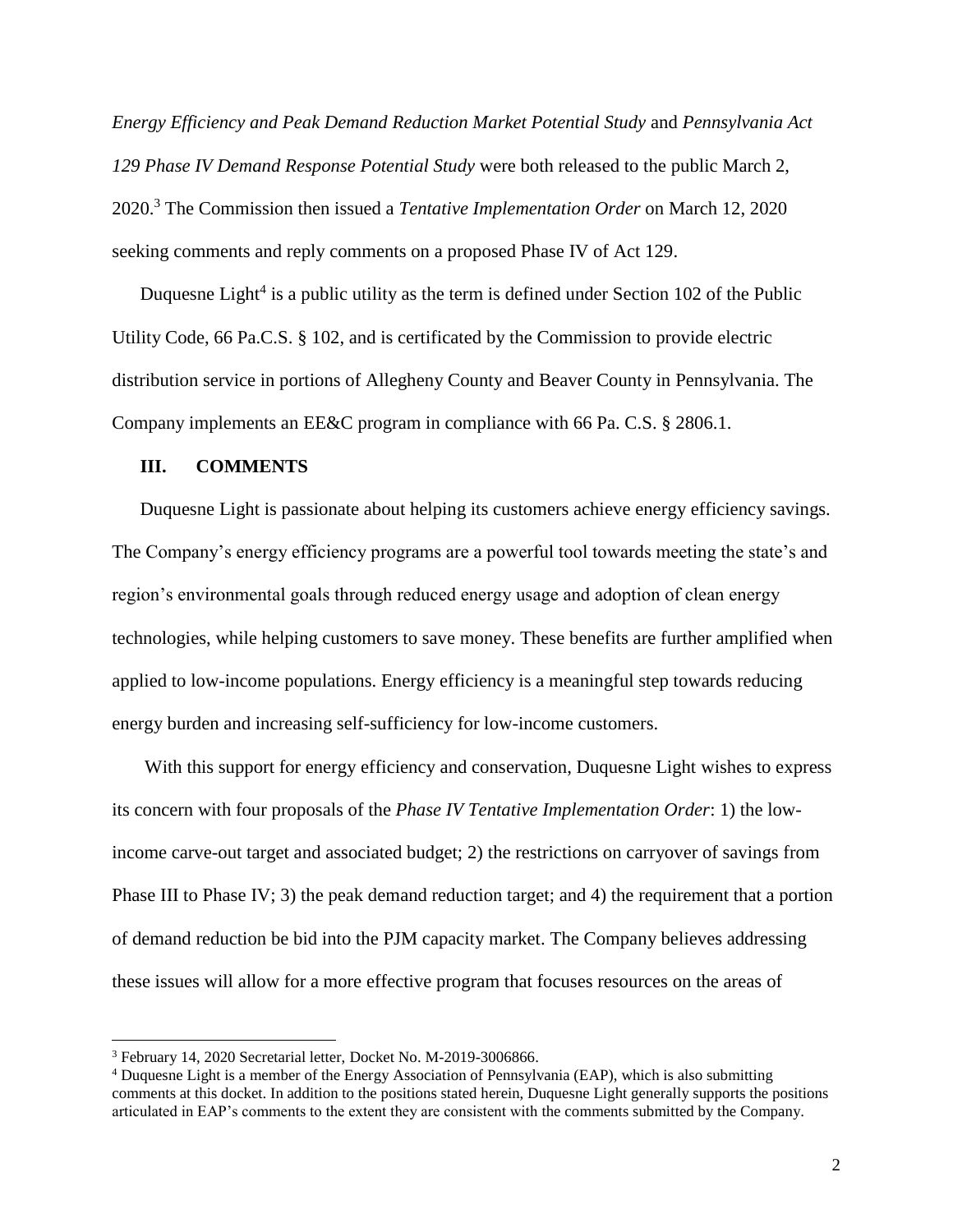greatest impact.

## **A. The proposed low-income carve-out is not achievable.**

The *Tentative Implementation Order* proposes a low-income direct install target for Duquesne Light of 5.8% of Phase IV portfolio savings. Duquesne Light asserts that this target is not realistically achievable for two main reasons: 1) the *2018 Pennsylvania Statewide Act 129 Residential Baseline Study<sup>5</sup>* does not accurately reflect the low saturation of electric space heating and water heating in Duquesne Light's service territory; and 2) extensive activity under Duquesne Light's Low-Income Usage Reduction Program (LIURP) over the past ten years has significantly reduced the potential for low-income direct-install energy efficiency. Additionally, the cost calculations included in the *Baseline Study* do not appear to be accurate. Each of these points is discussed in greater detail below.

#### 1. The baseline study saturation numbers are inaccurate.

The *2018 Pennsylvania Statewide Act 129 Residential Baseline Study* describes Duquesne Light as "an urban EDC with the lowest share of electrically heated homes" having "the lowest consumption per customer."<sup>6</sup> According to this study, electric space heating and electric water heating end-use saturations are 18%<sup>7</sup> and 32%<sup>8</sup>, respectively, in Duquesne Light's service territory. The Company believes the saturation level percentages are too high based on decades of program activity under Duquesne Light's Low-Income Usage Reduction Program (LIURP), "Smart Comfort." The *2018 Residential Baseline Study* used a sample of 47 and 51 sites for water heating and space heating end-uses, respectively. The Company suggests that the nearly 52,000 jobs shown in Table 1 below

 $\overline{a}$ 

<sup>5</sup> *2018 Residential Baseline Study,* released February 14, 2019, Docket No. M-2019-3006866.

 $6$  See 5 at 15.

<sup>7</sup> See 5 at 170, Table 201: Primary Heating Fuel by EDC.

<sup>8</sup> See 5 at 183, Table 231: DHW Type and Fuel by EDC.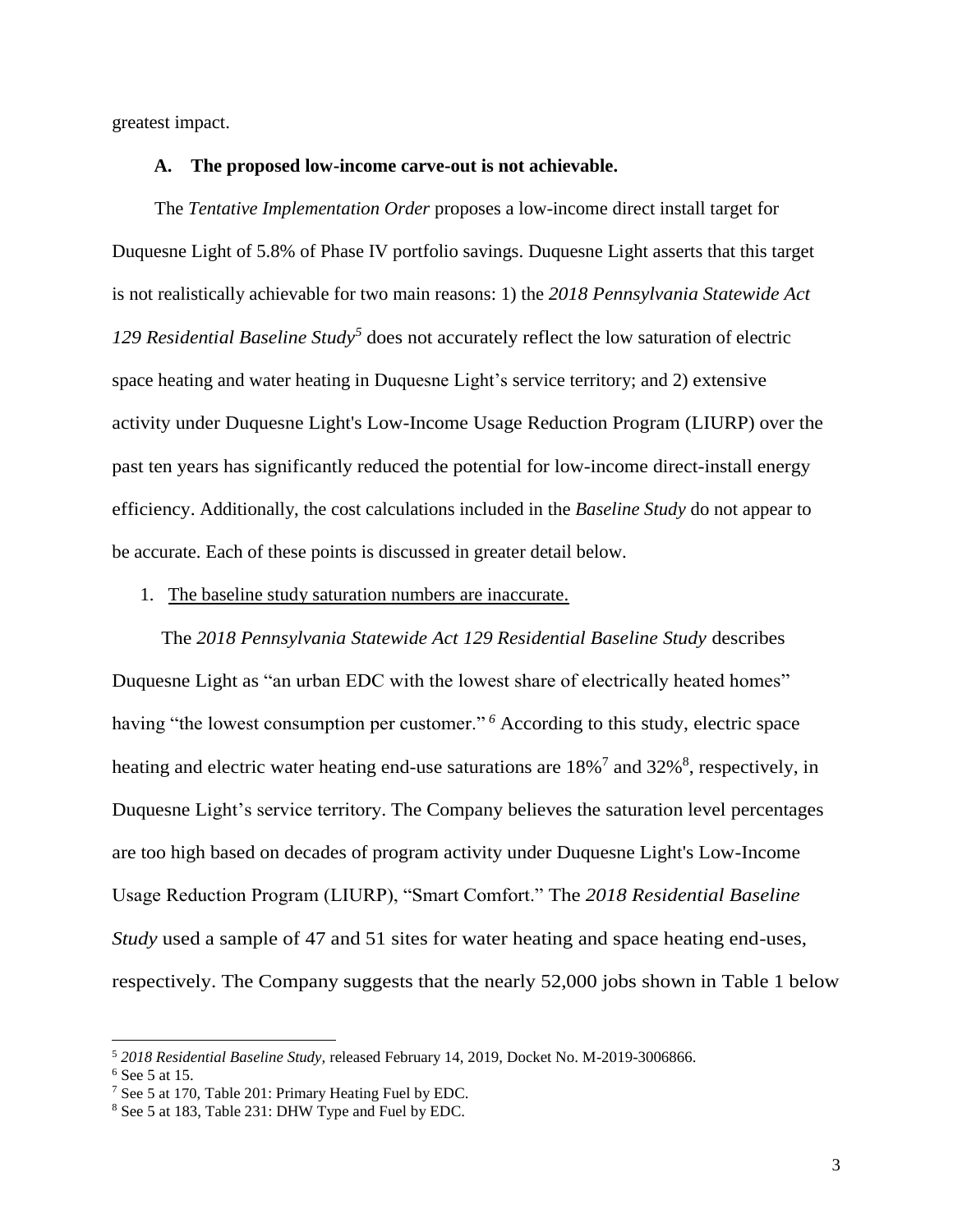based on actual program implementation provide a stronger indicator of savings potential than the limited sample size in the potential study.

As described in Duquesne Light's approved *Universal Service and Energy Conservation Plan,* <sup>9</sup> Smart Comfort has evolved from a weatherization program to a more comprehensive strategy to reduce electric end use. Table 1, below, illustrating real data from the past 17 years, supports the Company's assertion that electric space heating and water heating opportunities are very low in the service territory.

**Table 1: Duquesne Light LIURP Program Activity<sup>10</sup>**

 $\overline{\phantom{a}}$ 

| Year         | <b>Spending</b>        | <b>Total</b><br><b>Jobs</b> | <b>Space</b><br><b>Heating</b><br><b>Jobs</b> | Water<br><b>Heating</b><br><b>Jobs</b> | <b>Baseload</b><br><b>Jobs</b> |
|--------------|------------------------|-----------------------------|-----------------------------------------------|----------------------------------------|--------------------------------|
| 2003         | \$1,852,000            | 1,769                       | 16                                            | $\overline{4}$                         | 1,749                          |
| 2004         | \$1,021,250            | 2,120                       | 31                                            | $\overline{4}$                         | 2,085                          |
| 2005         | \$1,092,425            | 3,003                       | 20                                            | 3                                      | 2,980                          |
| 2006         | \$1,090,935            | 3,378                       | $\boldsymbol{0}$                              | $\mathbf{0}$                           | 3,378                          |
| 2007         | \$1,393,083            | 4,688                       | 97                                            | 3                                      | 4,588                          |
| 2008         | \$1,230,237            | 4,189                       | 3                                             | $\overline{0}$                         | 4,186                          |
| 2009         | \$2,405,138            | 4,250                       | 178                                           | $\mathbf{0}$                           | 4,072                          |
| 2010         | \$2,265,746            | 3,637                       | 367                                           | 1                                      | 3,269                          |
| 2011         | \$1,584,272            | 3,231                       | 3                                             | $\mathbf{1}$                           | 3,227                          |
| 2012         | \$1,560,620            | 3,007                       | 210                                           | $\boldsymbol{0}$                       | 2,797                          |
| 2013         | \$1,707,828            | 3,466                       | 161                                           | $\mathbf{0}$                           | 3,305                          |
| 2014         | \$1,364,600            | 2,555                       | 100                                           | 3                                      | 2,452                          |
| 2015         | \$2,244,667            | 2,874                       | 499                                           | $\mathbf{0}$                           | 2,375                          |
| 2016         | \$1,700,067            | 3,202                       | 192                                           | $\mathbf{0}$                           | 3,010                          |
| 2017         | \$1,189,179            | 2,565                       | 16                                            | $\mathbf{0}$                           | 2,549                          |
| 2018         | \$2,341,637            | 3,224                       | 148                                           | 1                                      | 3,075                          |
| 2019         | \$622,772              | 725                         | 59                                            | $\overline{7}$                         | 659                            |
| <b>Total</b> | \$26,666,456           | 51,883                      | 2,100                                         | 27                                     | 49,756                         |
|              | <b>Percent of Jobs</b> | 100.0%                      | 4.0%                                          | 0.05%                                  | 95.9%                          |

<sup>9</sup> *Duquesne Light Company Universal Service and Energy Conservation Plan Amended Three-Year Plan 2017- 2019*, Docket No. M-2016-2534323, Page 22.

<sup>&</sup>lt;sup>10</sup> This table was compiled by Duquesne Light using the information in the Annual Reports on Universal Service Programs & Collections Performance, 2003-2019, compiled by the Bureau of Consumer Services, available at [www.puc.state.pa.us/filing\\_resources/universal\\_service\\_reports.aspx.](http://www.puc.state.pa.us/filing_resources/universal_service_reports.aspx)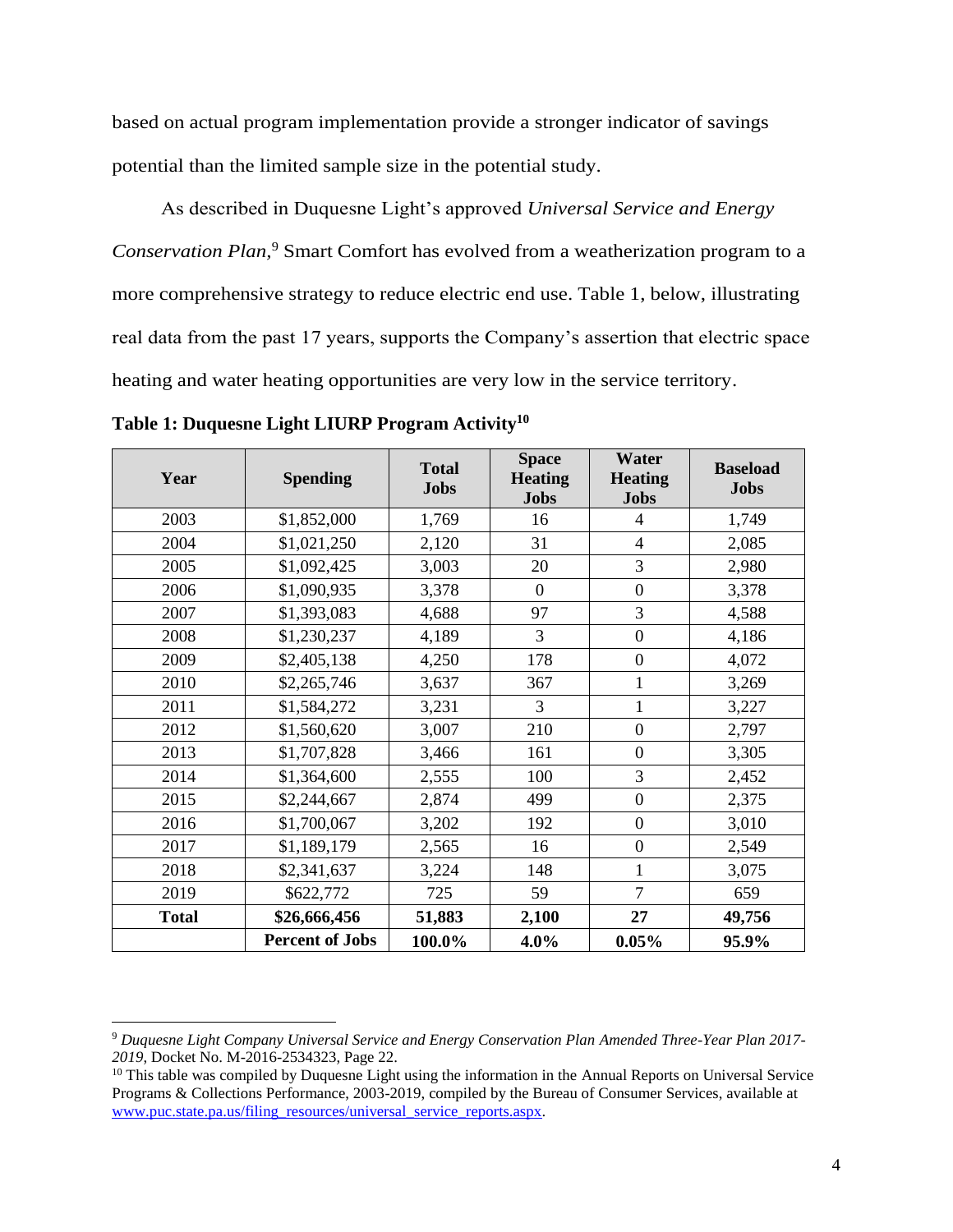## 2. The proposed low-income target relies on unrealistic penetration levels.

Duquesne Light contends even when using what the company asserts to be inaccurate electric heat saturation levels, the proposed low income target would still be unrealistic as shown below. Table 2 shows the associated and applicable prototypical household measures, along with the 2021 *Technical Reference Manual*<sup>11</sup> ("TRM") deemed savings for each. Note that although Duquesne Light finds the penetration levels for electric water heating and space heating to be inaccurate, as described in the preceding section, it has used the Commission's proposed penetration levels in this table.

| <b>Measure</b>                                                                                                        | Unit       | <b>Saturation</b> | Qty            | Unit<br><b>Savings</b> | <b>Total</b><br><b>Savings</b><br>kWh | Unit<br>Cost | <b>Total Cost</b> |
|-----------------------------------------------------------------------------------------------------------------------|------------|-------------------|----------------|------------------------|---------------------------------------|--------------|-------------------|
| 9W LED                                                                                                                | Lamp       | 100%              | 5              | $9.6^1$                | 48.0                                  | \$1.90       | \$9.50            |
| 11W LED                                                                                                               | Lamp       | 100%              | 5              | 14.6 <sup>1</sup>      | 73.0                                  | \$2.89       | \$14.45           |
| Refrigerator Recycle -<br>Replace                                                                                     | Appliance  | 100%              | 0.25           | $582.0^2$              | 145.5                                 | \$657.90     | \$164.48          |
| <b>Faucet Aerator</b>                                                                                                 | Aerator    | 32%               | $\overline{2}$ | $32.1^3$               | 20.5                                  | \$0.91       | \$1.82            |
| <b>High Efficiency</b><br>Showerhead                                                                                  | Showerhead | 32%               | 1              | 346.3 <sup>4</sup>     | 110.8                                 | \$3.22       | \$3.22            |
| Water Heater Tank Wrap                                                                                                | Wrap Kit   | 32%               |                | 100.3 <sup>5</sup>     | 32.1                                  | 75           | \$75.00           |
| Water Heater Pipe Wrap                                                                                                | Linear Ft. | 32%               | 4              | 8.82 <sup>6</sup>      | 11.3                                  | 0.72         | \$2.88            |
| Smart Strip 7-Plug Tier I                                                                                             | Strip      | 100%              | 1              | 88.87                  | 88.8                                  | \$18.40      | \$18.40           |
| <b>LED</b> Nightlight                                                                                                 | Nightlight | 100%              | $\mathbf{1}$   | $25.5^8$               | 25.5                                  | \$1.02       | \$1.02            |
| Insulation - Ceiling (R16-<br>R <sub>49</sub> ) Heating                                                               | Sq. ft.    | 18%               | 500            | 0.7181 <sup>9</sup>    | 64.6                                  | 1.05         | \$525.00          |
| Insulation - Ceiling (R16-<br>R49) Cooling                                                                            | Sq. ft.    | 61%               | 500            | $0.0421^{10}$          | 12.8                                  | 1.05         | \$525.00          |
| <b>Total</b>                                                                                                          |            |                   |                |                        | 633.0                                 |              | \$1,340.77        |
| Sources:<br>2021 TRM Table 2-57<br>6.<br>45 lumen/Watt baseline<br>1.<br>2021 TRM Table 2-108. Unspecified use Tier 1 |            |                   |                |                        |                                       |              |                   |

**Table 2: Measures and Savings Potential in Typical Household**

2. Verified PY10 savings

3. 2021 TRM Table 2-60

4. 2021 TRM Table 2-62

5. 2021 TRM Table 2-54, 40 Gallon

7. 2021 TRM Table 2-108, Unspecified use Tier 1

8. 2016 TRM value

9. Per 2021 TRM Section 2.6.3

10. Per 2021 TRM Section 2.6.3

 $\overline{\phantom{a}}$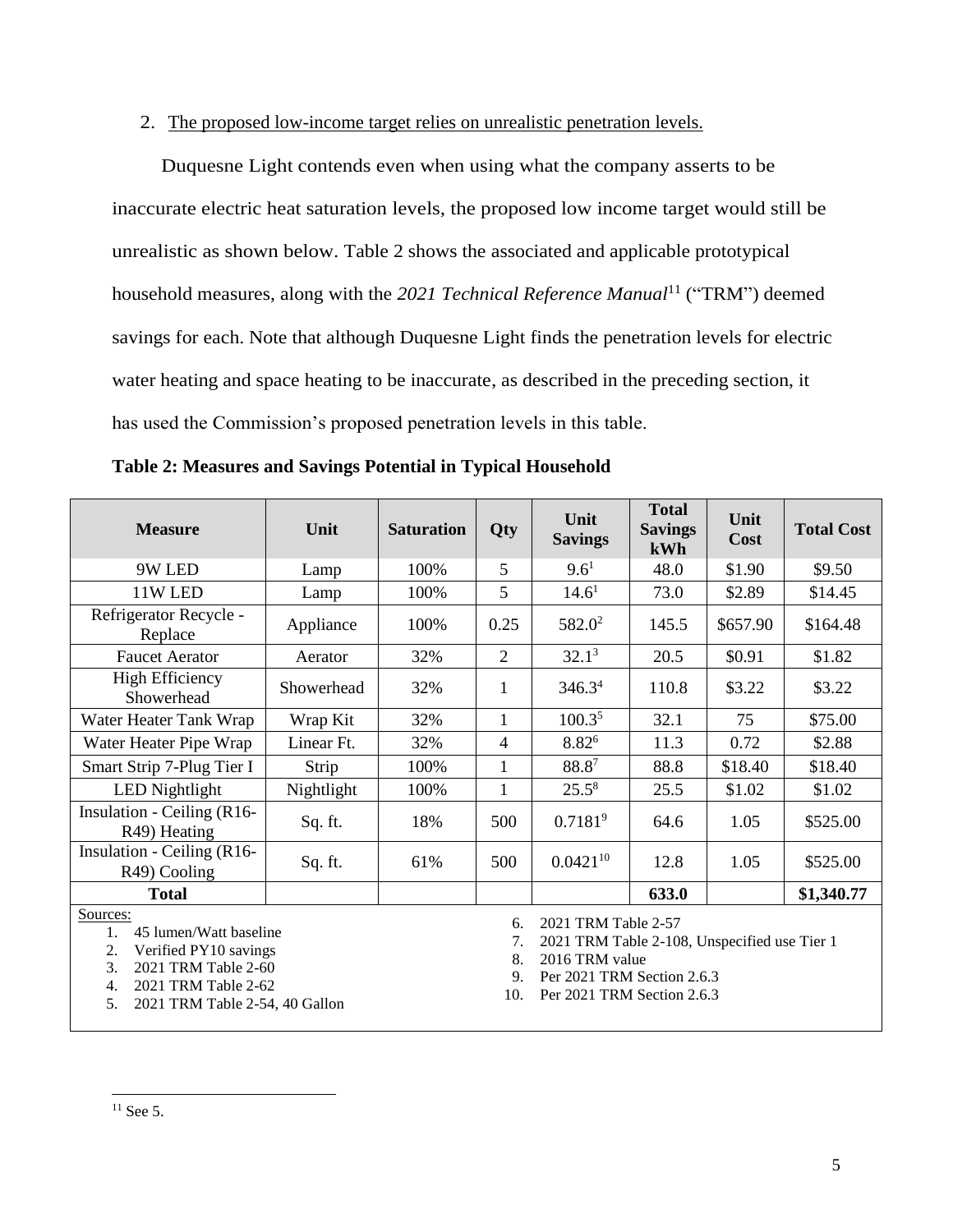Per the *Tentative Implementation Order* at 15, Duquesne Light's low-income directinstall mandate of 5.8% of total portfolio savings equates to 20,131 megawatt-hours (MWh). Based on program experience and research on current and future cohorts, Duquesne Light estimates a savings of 2,019,000 kilowatt-hours (kWh) to result from behavior reports,<sup>12</sup> requiring an additional 18,112,000 kWh of savings to be achieved from direct-installs to meet the 5.8% target. Assuming that the typical household results in energy efficiency improvements of 633 kWh, achieving the reduction target would require direct-installs to be completed at 28,612 households. As of March 2018, there were 63,699 low-income households, by Federal Poverty Income Guidelines, in Duquesne Light's service territory.<sup>13</sup> To achieve the 5.8% low-income savings target proposed in the *Tentative Implementation Order*, the direct-install program would need to achieve a 44.9% penetration into a hard-to-reach confirmed low-income population. Duquesne Light's Smart Comfort Program has already reached 81.5% of this same population of customers, over a period of 17 years, further reducing the pool of potential projects available in the five-year period of Phase IV.

Table 1 reflects aggressive installation via the Smart Comfort program of nonspace heating and non-water heating measures, including LED lighting, refrigerators, freezers, window and central air conditioners, heat pumps, smart strips, and home insulation. This long-term electric end use strategy has significantly reduced the number of accessible projects available to an Act 129 low-income direct-install initiative.

 $\overline{a}$ 

 $12$  This potential takes into consideration Duquesne Light's low income population, the size and number of existing treatment and control cohorts, as well as the effects of multiyear behavioral impacts persistence. Cost assumes a budgetary \$0.09/kWh acquisition rate.

 $13$  See 9.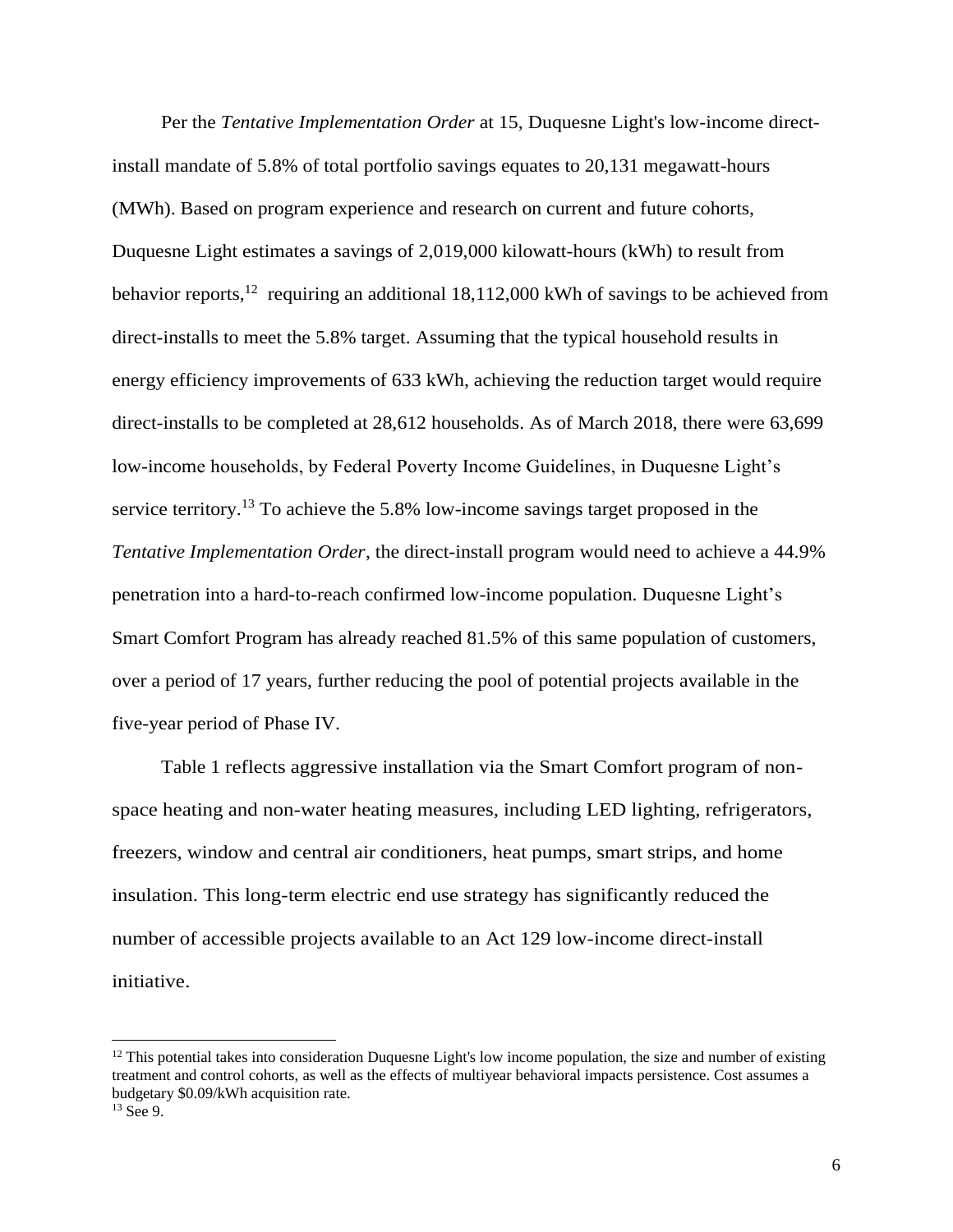### 3. The *Tentative Implementation Order's* cost projects for low-income are inaccurate.

While the Company's comments have thus far focused on the size of potential, the estimated costs of achieving the proposed low-income carve-out are also cause for concern. Duquesne Light avers that for its service territory the study's low-income acquisition costs appear to be too low, by a factor of four. As described above, Duquesne Light estimates it will need to implement direct install measures at an estimated 28,612 low-income households to achieve the proposed 5.8% mandate. Given an average cost of \$1,340.77 per household,<sup>14</sup> this amounts to a cost of \$38,361,851. The behavioral reports have an additional cost of \$181,700, for a total cost of \$38,543,561 for the low-income program.

This total cost is equivalent to \$1,905.61 per MWh saved. Yet the Phase IV *Energy Efficiency and Peak Demand Reduction Market Potential Study Report<sup>15</sup>* states Duquesne Light's low-income residential acquisition cost is \$470.41 per MWh, with a budget of \$12.5 million. This acquisition cost is too low, by a factor of four, for the service territory Duquesne Light serves.

The Company reiterates its dedication to assisting its most vulnerable customers through improved energy efficiency. However, for the reasons described above, it does not believe the 5.8% reduction target is reasonable or achievable. Duquesne Light suggests that in lieu of a savings target, the Commission instead set an investment target, requiring a portion of the program budget to be spent on the low-income sector. The specific projects used to reach this goal will be outlined in the Company's plan

l

<sup>&</sup>lt;sup>14</sup> See Table 2.

<sup>&</sup>lt;sup>15</sup> Act 129 Phase IV Energy Efficiency and Peak Demand Reduction Market Potential Study Report, dated February 28, 2020, Docket No. M-2020-3015229. See Table 11, page 26.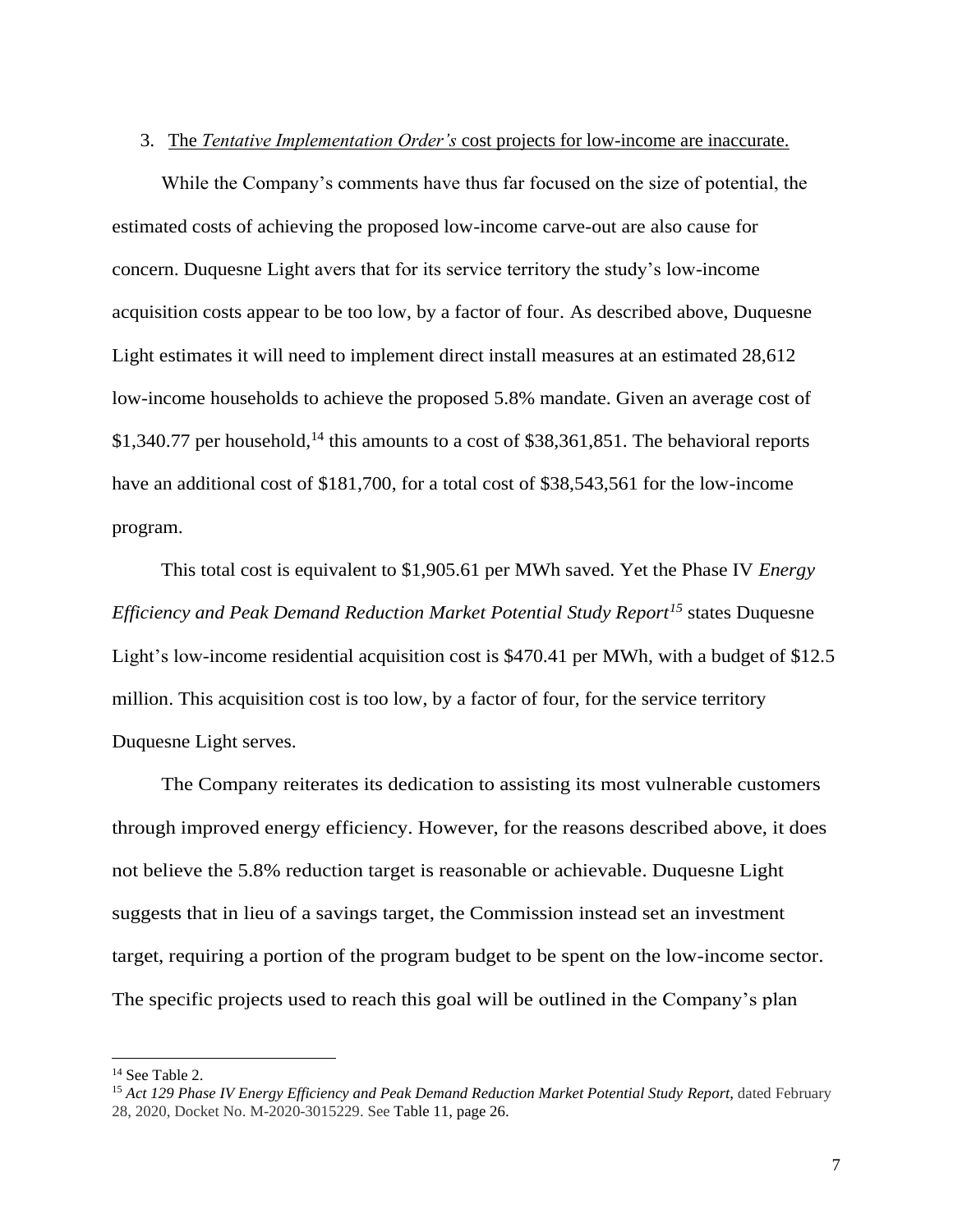and subject to Commission evaluation to ensure low-income customers are being served appropriately. Such an approach allows for flexibility to truly help a customer, rather than sticking to a strictly prescribed set of measures to hit a defined target. If the Commission believes it must include a savings target, Duquesne Light believes a target of six to seven million kWh to be a more reasonable target, based on more accurate acquisition costs and saturation levels. This target represents approximately 2% of the overall savings requirement.

# **B. Carryover of low-income carve-out savings should be allowed separately from carryover of the overall portfolio.**

Duquesne Light objects to the limitation of low-income Phase III carry-over. The Tentative Implementation Order in Section A.5. page 23 reads "Regarding to [sic] the low-income carve-out savings carryover, the Commission proposes that the EDCs be allowed to carryover low-income carve-out savings only if they have carryover savings for the entire portfolio of programs in Phase III and if they have low-income carve-out savings attained in Phase III in excess of their Phase III carve-out targets for application towards Phase IV targets." Low-income sector performance is not dependent upon or linked to the performance of the remaining market rate portfolio of programs. Lowincome and market rate programs are designed and structured differently. Low-income programs have unique marketing, outreach, evaluation, measurement, and verification. Low-income targets are addressed by discrete penalty mechanisms for noncompliance. Duquesne Light fails to understand the Commission's choice to condition low-income carryover to market rate program accomplishments.

If EDCs can achieve savings in excess of their low-income mandate while staying

8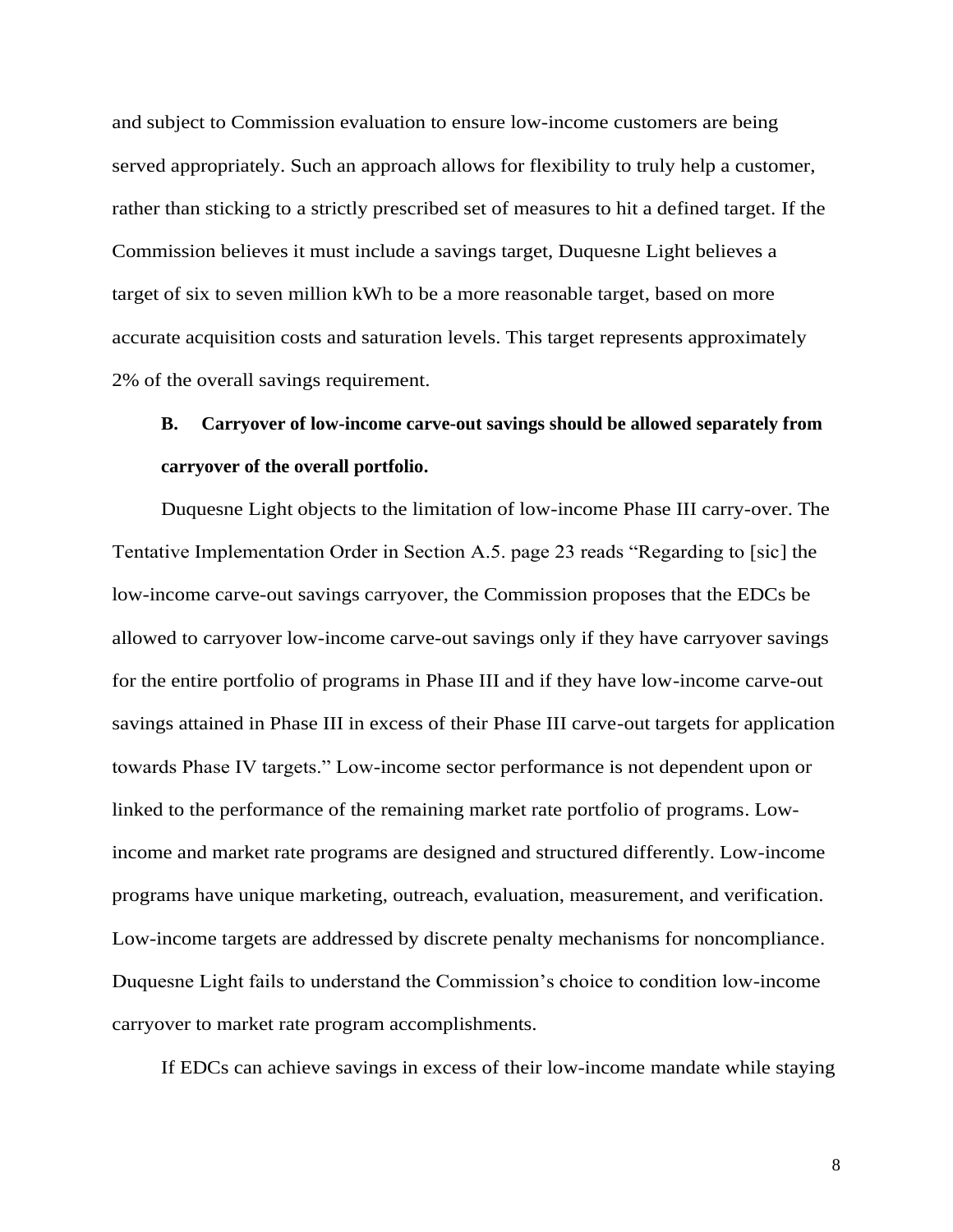on budget, they should be encouraged to do so, providing greater benefits to the most vulnerable customers. The proposed change largely removes any incentive for a utility to invest in more comprehensive efficiency projects in the low-income sector that result in savings beyond the targets. Not allowing EDC carryover of low-income carve-out savings could have the unintended consequence of encouraging EDCs to push comprehensive projects to Phase IV, instead of bringing assistance to customers as expediently as possible.

The ability to implement Phase III programming has already been impacted by the need for social distancing as a prevention measure to stop the spread of the COVID-19 virus. While all Phase III programs have been affected, low-income programs have been more greatly impacted due to the in-person work required at a customer premise. Duquesne Light urges the Commission to not put in place any additional barriers or disincentives for EDCs to try to achieve as much energy savings as possible, particularly for low-income customers who are struggling acutely under current circumstances.

### **C. Demand Reduction target is neither reasonable nor supported**

The *Tentative Implementation Order* proposes a 67 megawatt (MW) target for energy efficiency demand reduction. This target is far out of proportion compared to EDCs' historic demand reductions and potential for future reductions. Table 3 shows the savings in MW and MWh for each EDC.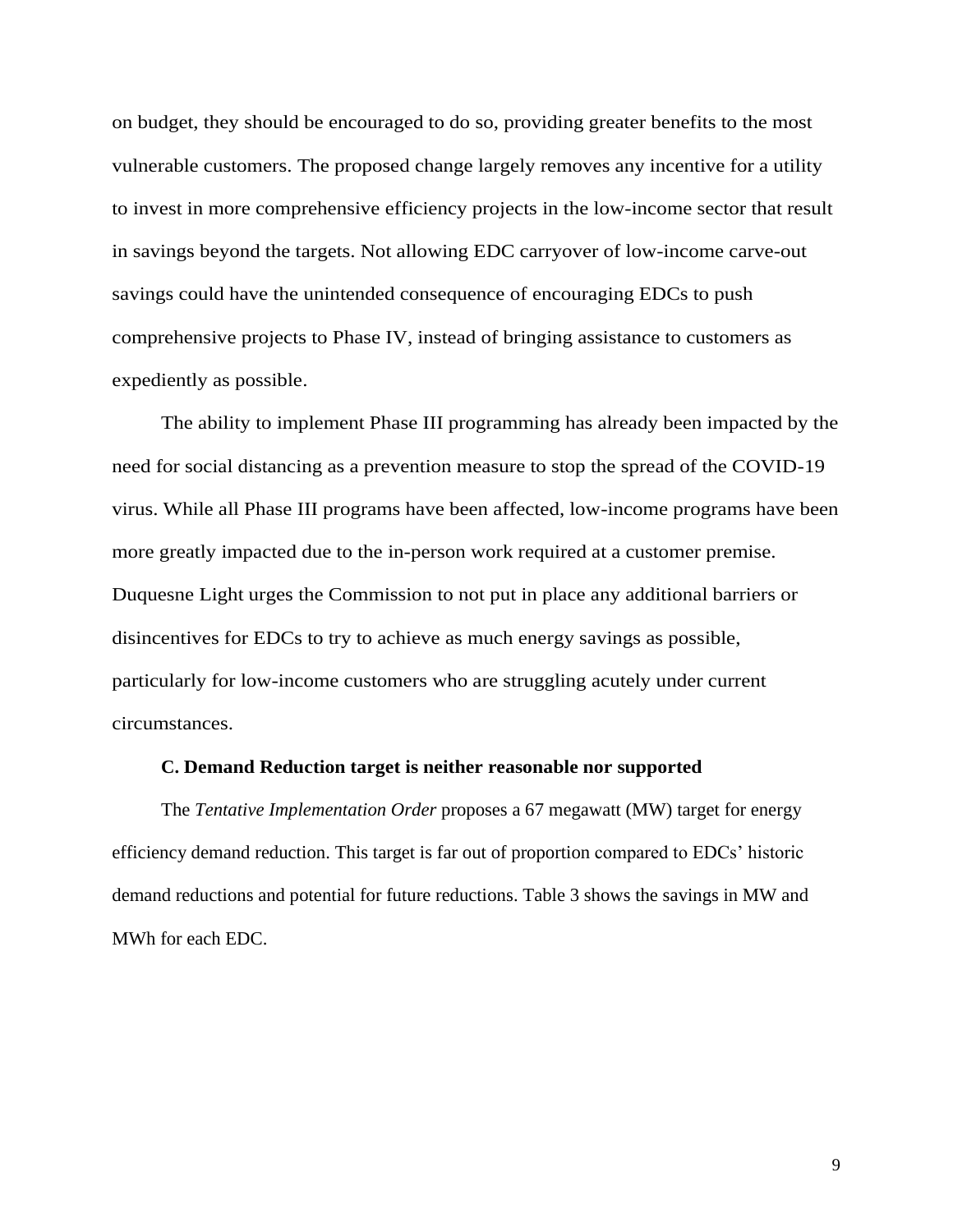|                     | <b>Phase III</b> | <b>Phase III</b> | <b>Phase III</b> | <b>Phase IV</b><br><b>Proposed</b> | <b>Phase IV</b><br><b>Proposed</b> | <b>Phase IV</b><br><b>Proposed</b> |
|---------------------|------------------|------------------|------------------|------------------------------------|------------------------------------|------------------------------------|
| <b>EDC</b>          | <b>MWh</b>       | <b>MW</b>        | <b>MW/MWh</b>    | <b>MWh</b>                         | <b>MW</b>                          | <b>MW/MWh</b>                      |
| <b>PECO</b>         | 1,029,234        | 136.6            | 0.0001327        | 1,380,837                          | 276.0                              | 0.0001999                          |
| PPL                 | 1,129,648        | 160.1            | 0.0001418        | 1,250,157                          | 244.0                              | 0.0001952                          |
| Duquesne Light      | 268,218          | 31.8             | 0.0001185        | 347,084                            | 67.0                               | 0.0001930                          |
| Metropolitan Edison | 500,620          | 65.5             | 0.0001309        | 463,215                            | 85.0                               | 0.0001835                          |
| Penelec             | 477,681          | 57.1             | 0.0001196        | 437,676                            | 91.0                               | 0.0002079                          |
| Penn Power          | 152,201          | 20.1             | 0.0001323        | 128,909                            | 22.0                               | 0.0001707                          |
| West Penn Power     | 472,366          | 58.8             | 0.0001244        | 504,951                            | 95.0                               | 0.0001881                          |

**Table 3: Peak Demand Reduction by PA EDCs**<sup>16</sup>

The ratio of peak demand reduction (MW) to energy savings (MWh) across EDCs are fairly consistent. Applying the average MW/MWh ratio from Phase III to the Phase IV proposed target for energy savings of 347,084 MWh would result in a demand reduction of approximately 41 MW. The 67 MW goal proposed in the *Tentative Implementation Order* would lead to a MW/MWh ratio 63% higher than what has been seen to date in Phase III. Duquesne Light anticipates lower peak period demand reductions per unit of energy saved due to the removal of residential lighting measures; the Company does not anticipate an increase in demand reduction per unit of energy saved in Phase IV. The Phase IV Energy Efficiency Potential Study<sup>17</sup> does not provide data to support its projection for energy efficiency demand reduction.

Moreover, such an inflated demand reduction target would require Duquesne Light to shift program dollars to the most cost-effective demand reduction measures, such as peak-period office building lighting, and potentially away from more costly demand reduction choices such as low-income programs. Duquesne Light recommends the demand reduction target be reduced to 41.1 MW.

l

<sup>16</sup> This table was compiled by Duquesne Light using the data contained in the *SWE Annual Report Act 129 Program Year 10* Feb 19, 2020.

<sup>&</sup>lt;sup>17</sup> See 13.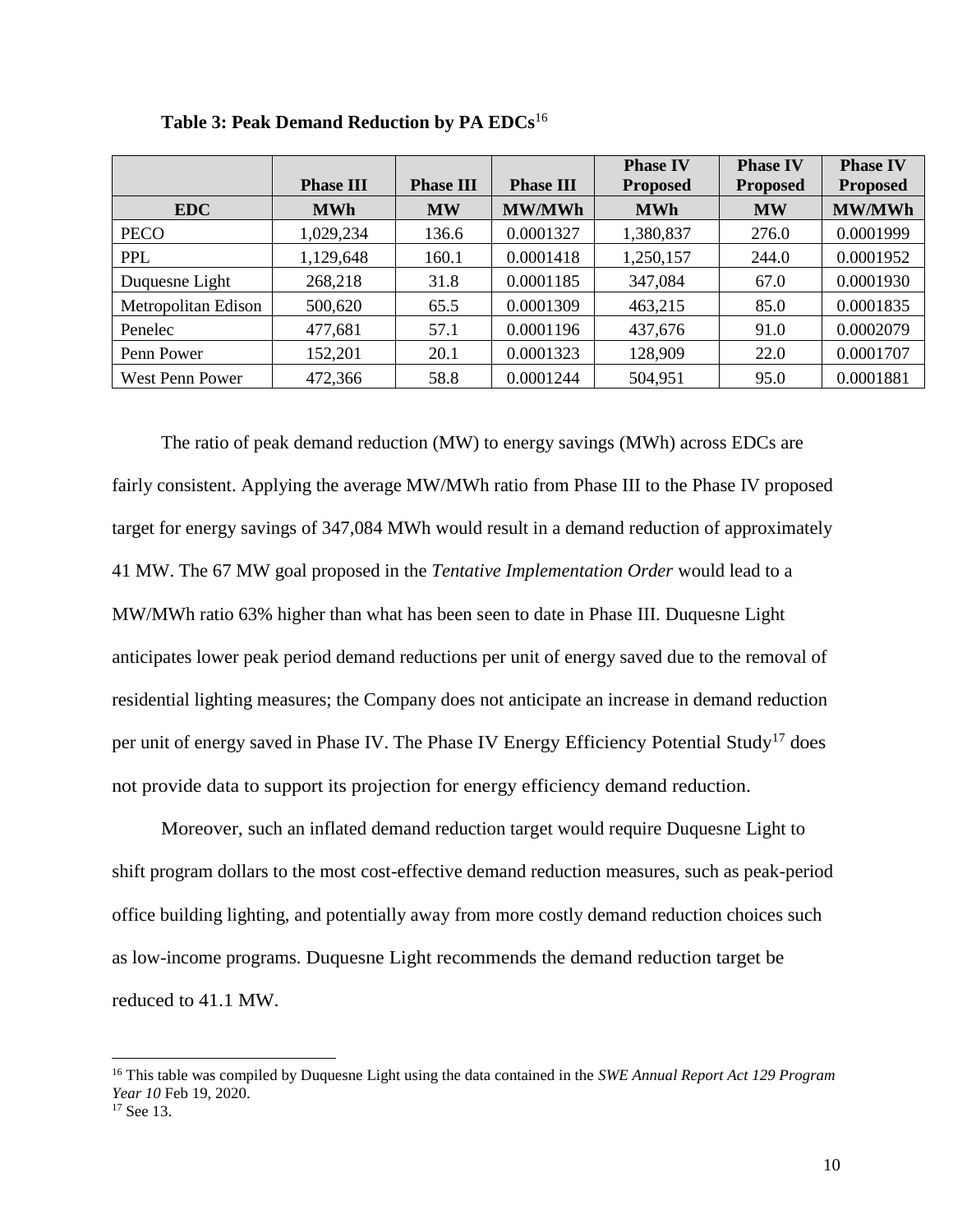**D. Nomination of energy efficiency demand reductions into PJM capacity market should be voluntary.** 

Duquesne Light believes the proposed requirement to nominate a portion of energy efficiency demand reductions into the PJM capacity market to be inappropriate and recommends this requirement instead be a voluntary option. As background, peak period demand reductions from Act 129 programs have been treated differently in each of the three previous phases of Act 129. In Phase I, because demand response impacts in the top 100 hours could only be known after the fact, EDCs and their evaluation contractors struggled to call events, report impacts, and verify the claimed reductions. In Phase II the Commission discontinued demand response and removed all demand reduction targets. In Phase III the Commission adopted very prescriptive demand response rules, under which an event would be triggered when the day-ahead forecast indicated a load of 96% annual peak load forecast, and requiring an event duration of four hours, with a maximum of six events per year. In Phase IV, the Commission proposes yet another approach for the treatment of electric demand reductions.

The *Tentative Implementation Order* proposes to discontinue mandatory dispatchable demand response programs with discrete compliance reductions in Phase IV and instead require EDCs to nominate a portion of demand reductions achieved through energy efficiency measures, as a capacity resource in PJM's forward capacity auction. This change will require EDCs to follow the measurement and verification requirements of PJM Manual 18B for any demand reductions nominated to PJM.<sup>18</sup> However, there are key differences between the measurement and verification requirements of Act 129 and PJM.

The Act 129 TRM requires application of coincidence factors to energy efficiency

l

<sup>18</sup> PJM Manual 18B: Energy Efficiency Measurement & Verification, Revision: 04. Effective Date: August 22, 2019.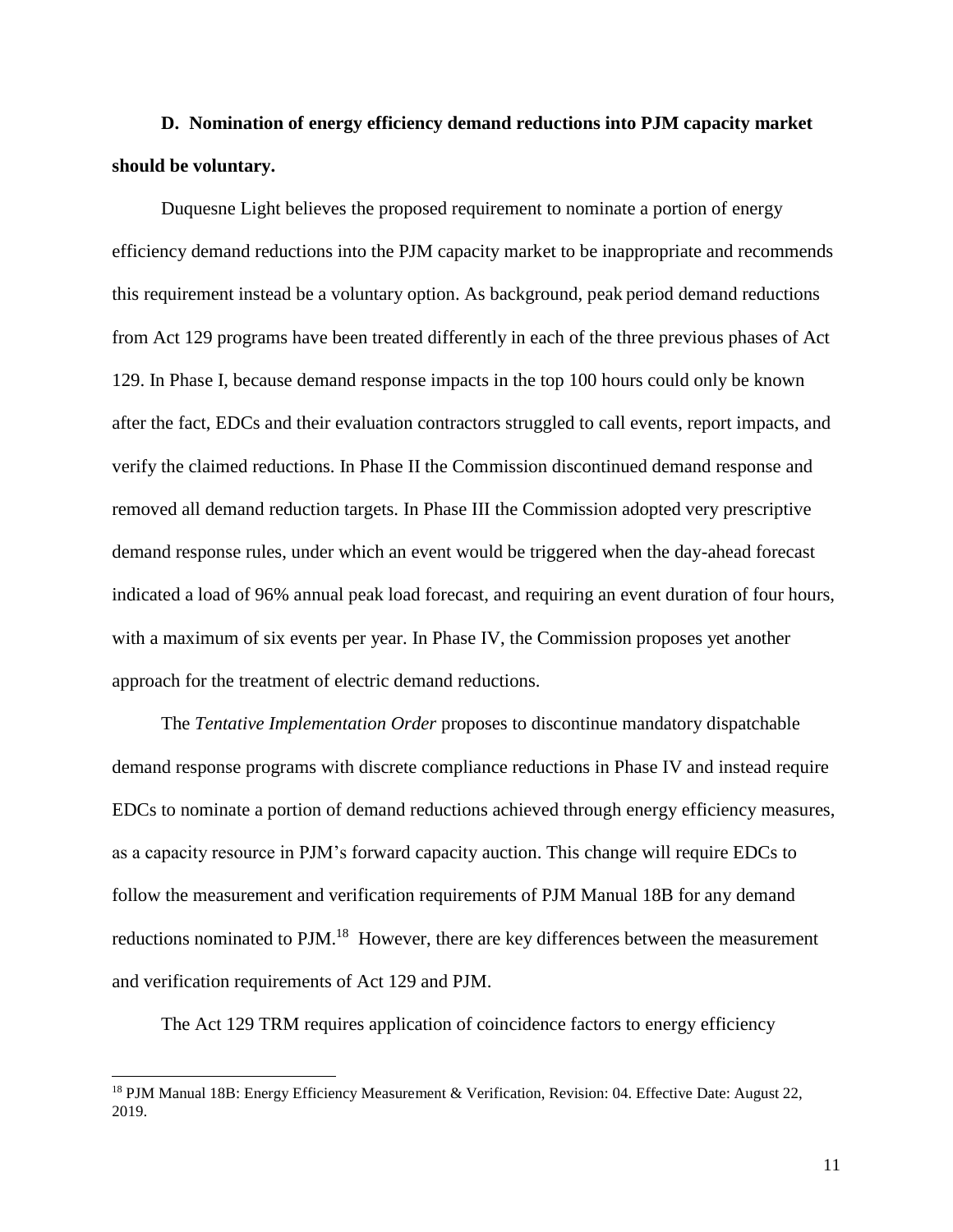reductions. Duquesne Light's system coincident peak period is summer. These are the values EDCs ostensibly would "nominate" into the PJM capacity market. However, for an energy efficiency project to qualify as a PJM capacity resource, nominators must forecast load reduction during both summer and winter seasons. It is unclear how EDCs will nominate energy efficiency demand reductions calculated using the required TRM summer coincidence factors into the annual PJM capacity market.

The proposed requirement could influence the types of projects EDCs prioritize. For instance, efficiency improvements to cooling systems, which serve to save energy at the time the grid is most stressed in the summer, would not provide year-round savings, and thus could not be bid into the PJM capacity market on their own. To ensure having energy savings to nominate into the PJM capacity market, EDCs will prioritize those projects that have year-round savings, like office lighting, over projects that can make meaningful reductions during the coincident system peak. The Company urges the Commission to reconsider this proposed requirement by making it voluntary.

Further, across all Act 129 phases, there have been conflicting measurement requirements between PJM rules, the Commission's Orders, and the Statewide Evaluator's SWE promulgated measurement requirements. In prior phases, Pennsylvania EDCs and their evaluation, measurement, and verification contractors have focused on verifying demand reductions based on PUC rules, not PJM measurement requirements. Duquesne Light has concern that time and resources spent trying to understand and comply with conflicting rules will take away from energy efficiency projects that provide meaningful benefit to utility customers and the grid.

#### **IV. CONCLUSION**

Duquesne Light Company appreciates the opportunity to provide comment in this

12